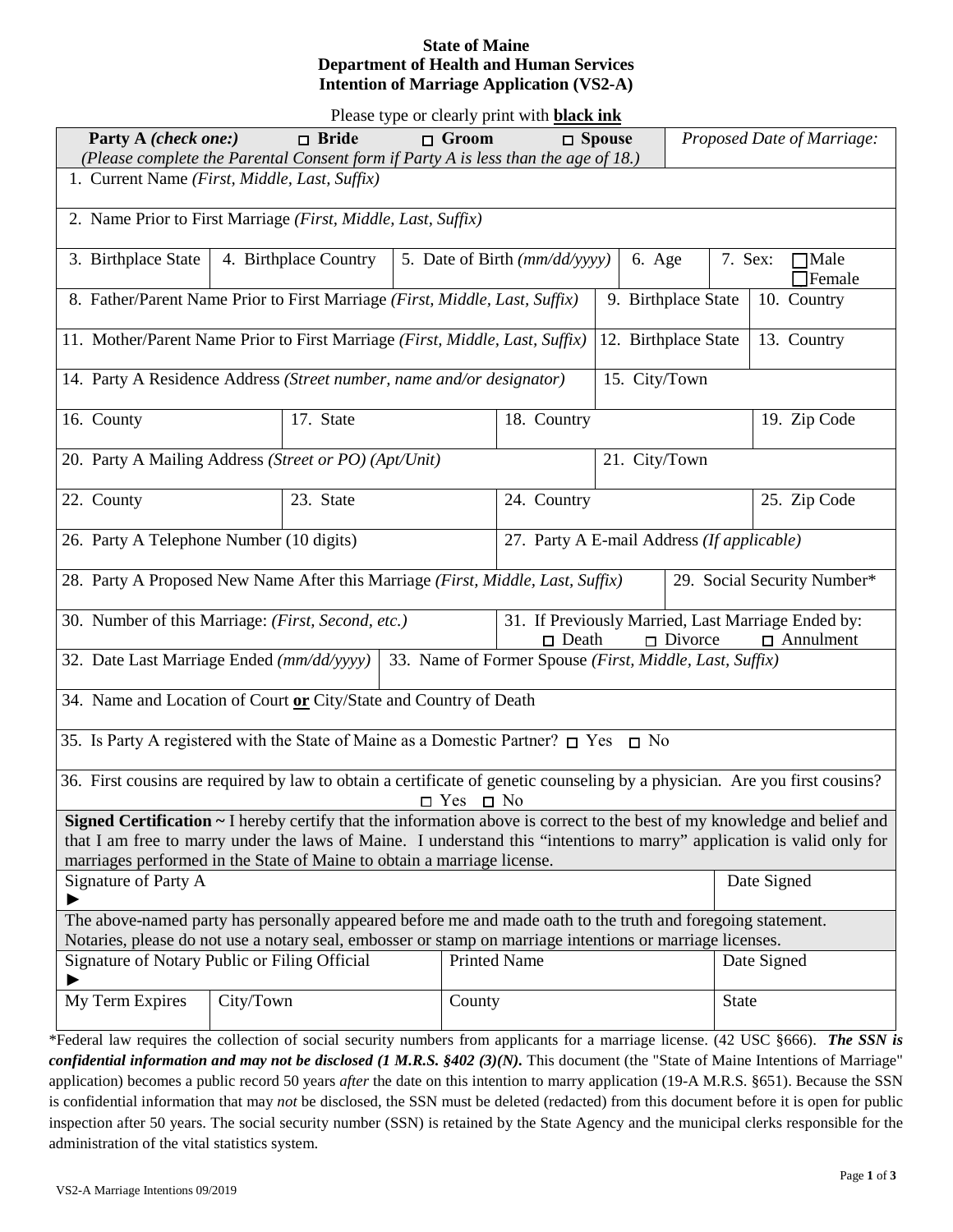# **State of Maine Department of Health and Human Services Intention of Marriage Application (VS2-A)**

Please type or clearly print with **black ink**

|                                                                                                                                                                                                                          | The case type of creatly plant with <b>black limit</b><br>Party B (check one:)<br>$\Box$ Bride<br>$\Box$ Groom<br>$\Box$ Spouse |               |                                                                                                          |               |                                          | Proposed Date of Marriage: |  |  |  |
|--------------------------------------------------------------------------------------------------------------------------------------------------------------------------------------------------------------------------|---------------------------------------------------------------------------------------------------------------------------------|---------------|----------------------------------------------------------------------------------------------------------|---------------|------------------------------------------|----------------------------|--|--|--|
| (Please complete the Parental Consent form if Party B is less than the age of 18.)                                                                                                                                       |                                                                                                                                 |               |                                                                                                          |               |                                          |                            |  |  |  |
| 37. Current Name (First, Middle, Last, Suffix)                                                                                                                                                                           |                                                                                                                                 |               |                                                                                                          |               |                                          |                            |  |  |  |
| 38. Name Prior to First Marriage (First, Middle, Last, Suffix)                                                                                                                                                           |                                                                                                                                 |               |                                                                                                          |               |                                          |                            |  |  |  |
| 39. Birthplace State                                                                                                                                                                                                     | 40. Birthplace Country   41. Date of Birth $\left(\frac{mm}{dd}{\gamma y}y\right)$                                              |               |                                                                                                          | 42. Age       | 43. Sex:<br>$\Box$ Male<br>$\Box$ Female |                            |  |  |  |
| 44. Father/Parent Name Prior to First Marriage (First, Middle, Last, Suffix)                                                                                                                                             |                                                                                                                                 |               | 45. Birthplace State                                                                                     | 46. Country   |                                          |                            |  |  |  |
| 47. Mother/Parent Name Prior to First Marriage (First, Middle, Last, Suffix)                                                                                                                                             |                                                                                                                                 |               | 48. Birthplace State                                                                                     | 49. Country   |                                          |                            |  |  |  |
| 50. Party B Residence Address (Street number, name and/or designator)                                                                                                                                                    |                                                                                                                                 | 51. City/Town |                                                                                                          |               |                                          |                            |  |  |  |
| 52. County                                                                                                                                                                                                               | 53. State                                                                                                                       |               | 54. Country                                                                                              |               |                                          | 55. Zip Code               |  |  |  |
|                                                                                                                                                                                                                          | 56. Party B Mailing Address (Street or PO) (Apt/Unit)                                                                           |               |                                                                                                          | 57. City/Town |                                          |                            |  |  |  |
| 58. County                                                                                                                                                                                                               | 59. State                                                                                                                       |               | 60. Country                                                                                              |               |                                          | 61. Zip Code               |  |  |  |
| 62. Party B Telephone Number (10 digits)<br>63. Party B E-mail Address (If applicable)                                                                                                                                   |                                                                                                                                 |               |                                                                                                          |               |                                          |                            |  |  |  |
| 64. Party B Proposed New Name After this Marriage (First, Middle, Last, Suffix)<br>65. Social Security Number*                                                                                                           |                                                                                                                                 |               |                                                                                                          |               |                                          |                            |  |  |  |
| 66. Number of this Marriage: (First, Second, etc.)                                                                                                                                                                       |                                                                                                                                 |               | 67. If Previously Married, Last Marriage Ended by:<br>$\Box$ Death<br>$\Box$ Divorce<br>$\Box$ Annulment |               |                                          |                            |  |  |  |
| 68. Date Last Marriage Ended (mm/dd/yyyy)   69. Name of Former Spouse (First, Middle, Last, Suffix)                                                                                                                      |                                                                                                                                 |               |                                                                                                          |               |                                          |                            |  |  |  |
| 70. Name and Location of Court or City/State and Country of Death                                                                                                                                                        |                                                                                                                                 |               |                                                                                                          |               |                                          |                            |  |  |  |
| 71. Is Party B registered with the State of Maine as a Domestic Partner? $\Box$ Yes $\Box$ No                                                                                                                            |                                                                                                                                 |               |                                                                                                          |               |                                          |                            |  |  |  |
| 72. First cousins are required by law to obtain a certificate of genetic counseling by a physician. Are you first cousins?                                                                                               |                                                                                                                                 |               |                                                                                                          |               |                                          |                            |  |  |  |
| Signed Certification ~ I hereby certify that the information above is correct to the best of my knowledge and belief and                                                                                                 |                                                                                                                                 |               |                                                                                                          |               |                                          |                            |  |  |  |
| that I am free to marry under the laws of Maine. I understand this "intentions to marry" application is valid only for                                                                                                   |                                                                                                                                 |               |                                                                                                          |               |                                          |                            |  |  |  |
| marriages performed in the State of Maine to obtain a marriage license.                                                                                                                                                  |                                                                                                                                 |               |                                                                                                          |               |                                          |                            |  |  |  |
| Signature of Party B<br>▶                                                                                                                                                                                                |                                                                                                                                 | Date Signed   |                                                                                                          |               |                                          |                            |  |  |  |
| The above-named party has personally appeared before me and made oath to the truth and foregoing statement.<br>Notaries, please do not use a notary seal, embosser or stamp on marriage intentions or marriage licenses. |                                                                                                                                 |               |                                                                                                          |               |                                          |                            |  |  |  |
| Signature of Notary Public or Filing Official                                                                                                                                                                            |                                                                                                                                 |               | <b>Printed Name</b>                                                                                      |               |                                          | Date Signed                |  |  |  |
| My Term Expires                                                                                                                                                                                                          | City/Town                                                                                                                       |               | County                                                                                                   |               |                                          | <b>State</b>               |  |  |  |
|                                                                                                                                                                                                                          |                                                                                                                                 |               |                                                                                                          |               |                                          |                            |  |  |  |

\*Federal law requires the collection of social security numbers from applicants for a marriage license. (42 USC §666). *The SSN is confidential information and may not be disclosed (1 M.R.S. §402 (3)(N).* This document (the "State of Maine Intentions of Marriage" application) becomes a public record 50 years *after* the date on this intention to marry application (19-A M.R.S. §651). Because the SSN is confidential information that may *not* be disclosed, the SSN must be deleted (redacted) from this document before it is open for public inspection after 50 years. The social security number (SSN) is retained by the State Agency and the municipal clerks responsible for the administration of the vital statistics system.